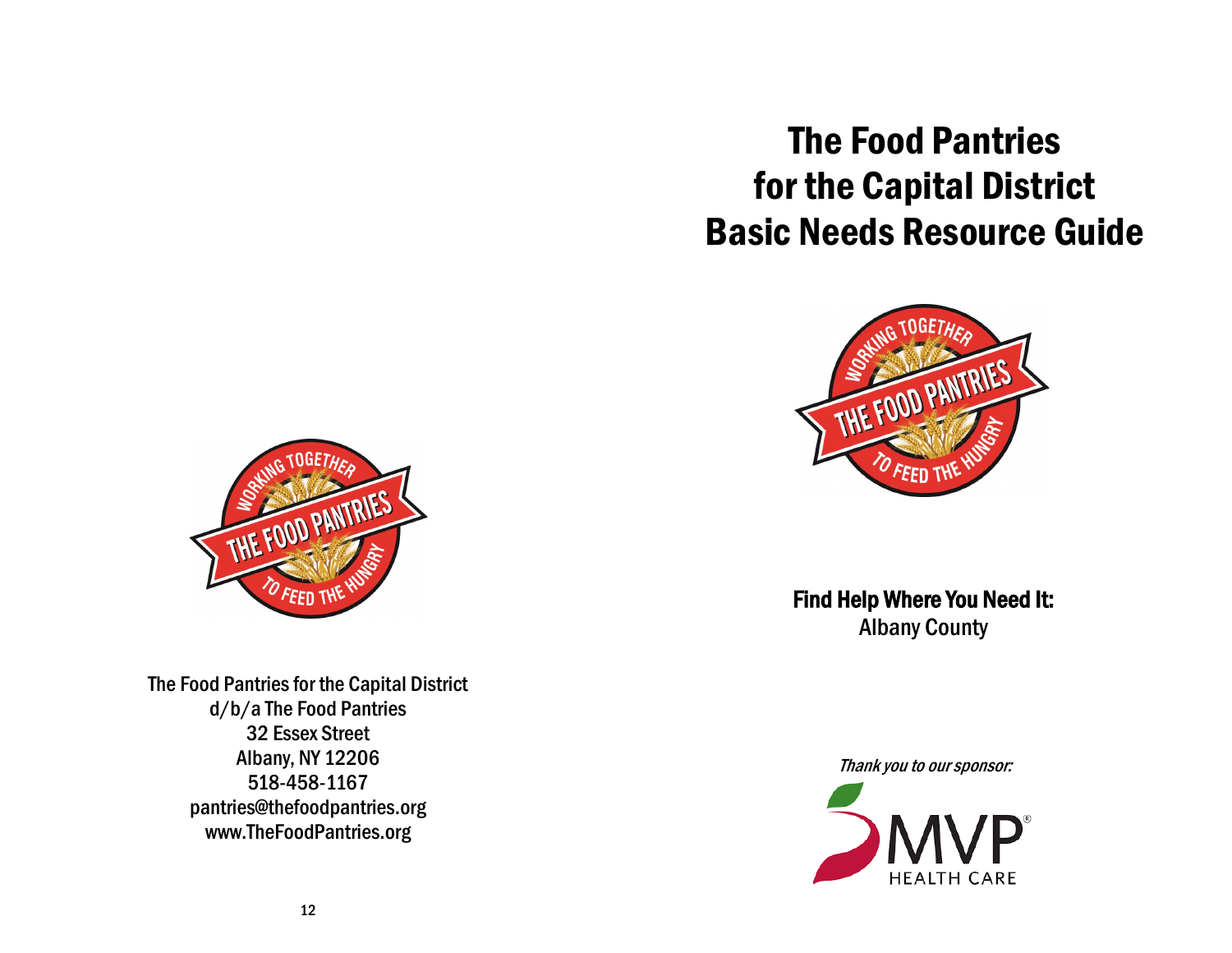# Table of Contents

- Pg. 4-5 Hotline and Service Referral List
- Pg. 6-8 Albany County Resource Guide
- Pg. 9-11 Quick Facts About Hunger and The Food Pantries for the Capital District

### The Food Pantries for the Capital District d/b/a The Food Pantries 32 Essex Street Albany, NY 12206 518-458-1167 pantries@thefoodpantries.org www.TheFoodPantries.org

#### ABOUT THE FOOD PANTRIES—QUICK FACTS

 The Food Pantries is a coalition of more than 60 food pantries



- Our service area is Albany, Rensselaer, Saratoga, and Schenectady Counties
- The Food Pantries was founded in 1979.
- We collect food from food drives for free distribution to our member pantries
- The community can help by hosting Food and Fund Drives
- \$1 can help provide 6.25 pounds of food to the hungry
- All of the services we provide to our members are completely free for them to utilize

#### HOW THE FOOD PANTRIES HELPS FEED THE HUNGRY IN OUR COMMUNITIES

In 2016, we helped fund, collect and deliver enough food for more than 2.7 million meals and 274,754 pantry visits

Delivery Service—1,380 tons of food delivered to our member pantries Food Drives—241,812 pounds of food collected

Infant Needs— 108,772 diapers and 1,721 cans of formula distributed

 Food Funding—Money is put on account at the food bank for the food pantries to pay for food, and we purchase milk vouchers, grocery store gift certificates and produce gift certificates.

 Information and Referrals— 1,511 people were referred to pantry services and additional programs.

#### WHO WE SERVE THROUGH OUR MEMBER PANTRIES (2016 Numbers and Statistics)

Approximately 47,088 people access food from our member food pantries each year. On average, an individual visits a pantry approximately 5 times each year. Some use a food pantry in the event of a crisis and some need food pantries to alleviate a chronic state of food insecurity.

100,252 pantry visits by infants and children (ages 0-17) 152,466 pantry visits by adults (ages 18-59) 22,036 pantry visits by senior citizens (ages 60+) We are maintaining the highest service levels in our coalition's history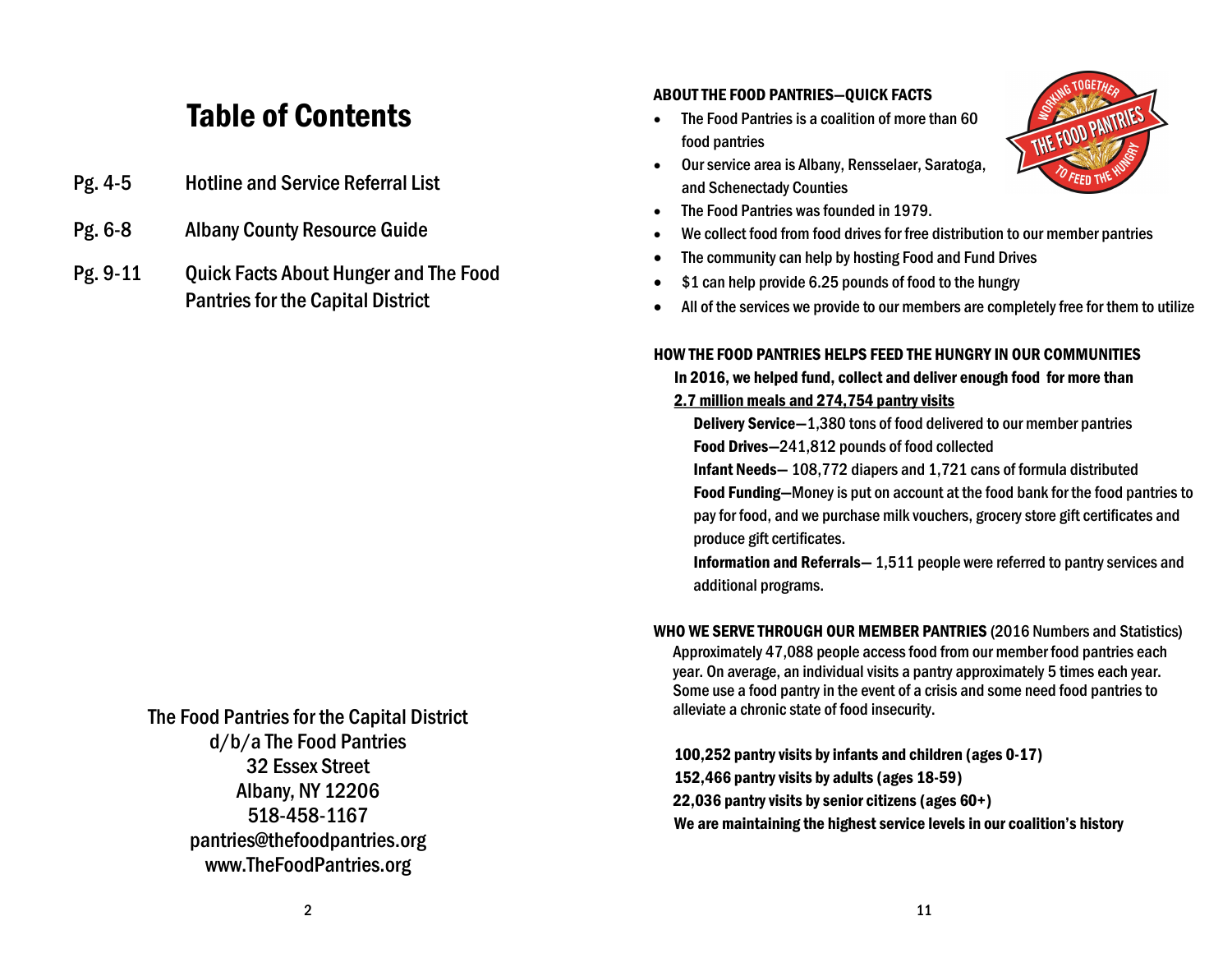#### The Food Pantries for the Capital District

Mission: To address hunger in the Capital District through our member food pantries. We support our members by providing funding, purchasing, collecting and delivering food. We provide a forum for networking, coordination of services, education and training.



Vision: A dynamic network of well -stocked food pantries nourishing our hungry neighbors in the Capital District.

#### ABOUT HUNGER IN THE CAPITAL DISTRICT

According to Feeding America, more than 2.67 million children and adults in New York are food insecure. Essentially, more than 13.5% of the population of NY do not have enough food to meet basic nutritional needs.

New York State and Capital District hunger statistics (2015)

New York State

12.6% of total population = 2,502,250 people are food insecure 19.4% of children = 819,460 infants and children are food insecure Albany County

13.0% of total population = 40,070 people are food insecure 17.3% of children = 10,230 infants and children are food insecure Rensselaer County

11.7% of total population = 18,720 people are food insecure 19.1% of children = 6,250 infants and children are food insecure Saratoga County

8.8% of total population = 19,760 people are food insecure 15.6% of children = 7,520 infants and children are food insecure

Schenectady County

11.8% of total population = 18,210 people are food insecure 18.7% of children = 6,380 infants and children are food insecure

#### TRUTH AND MYTH OF THE SNAP (formerly called food stamps) PROGRAM

MYTH -SNAP provides enough food to the hungry

TRUTH -On average, 41.5% of the hungry in our 4 counties do not qualify for SNAP, according to Feeding America

TRUTH -benefits typically supply enough food for only 3 weeks of the month TRUTH -Snap only provides approximately a \$4.67 per day food allowance, according to Center on Budget and Policy Priorities

TRUTH -Some people who are food insecure do not want to apply for SNAP—they just need short -term assistance or only visit a pantry to fill a gap in income



## Free or low-cost health insurance. Find out if you are eligible today.\*

MVP Health Care® has a range of affordable, highquality health plans available through the NY State of Health™ Marketplace.

- Free or low-cost New York State sponsored Medicaid Managed Care and Child Health Plus
- \$0 and \$20 premium Plans
- . Many individual and family plans



Visit myphealthcare.com





Look for MVP Health Care when applying for health insurance on the NY State of Health™ Marketplace. To learn more about applying for health insurance through the NY State of Health™, The Official Health Plan Marketplace, visit nystateofhealth.ny.gov or call 1-855-355-5777. Health benefit plans are issued or administered by MVP Health Plan, Inc.; MVP Health Insurance Company; MVP Select Care, Inc.; and MVP Health Services Corp., operating subsidiaries of MVP Health Care, Inc. Not all plans available in all states and counties. \*Discounted rates are dependent on subsidy eligibility and are not available in all counties. Individual premium rate may vary.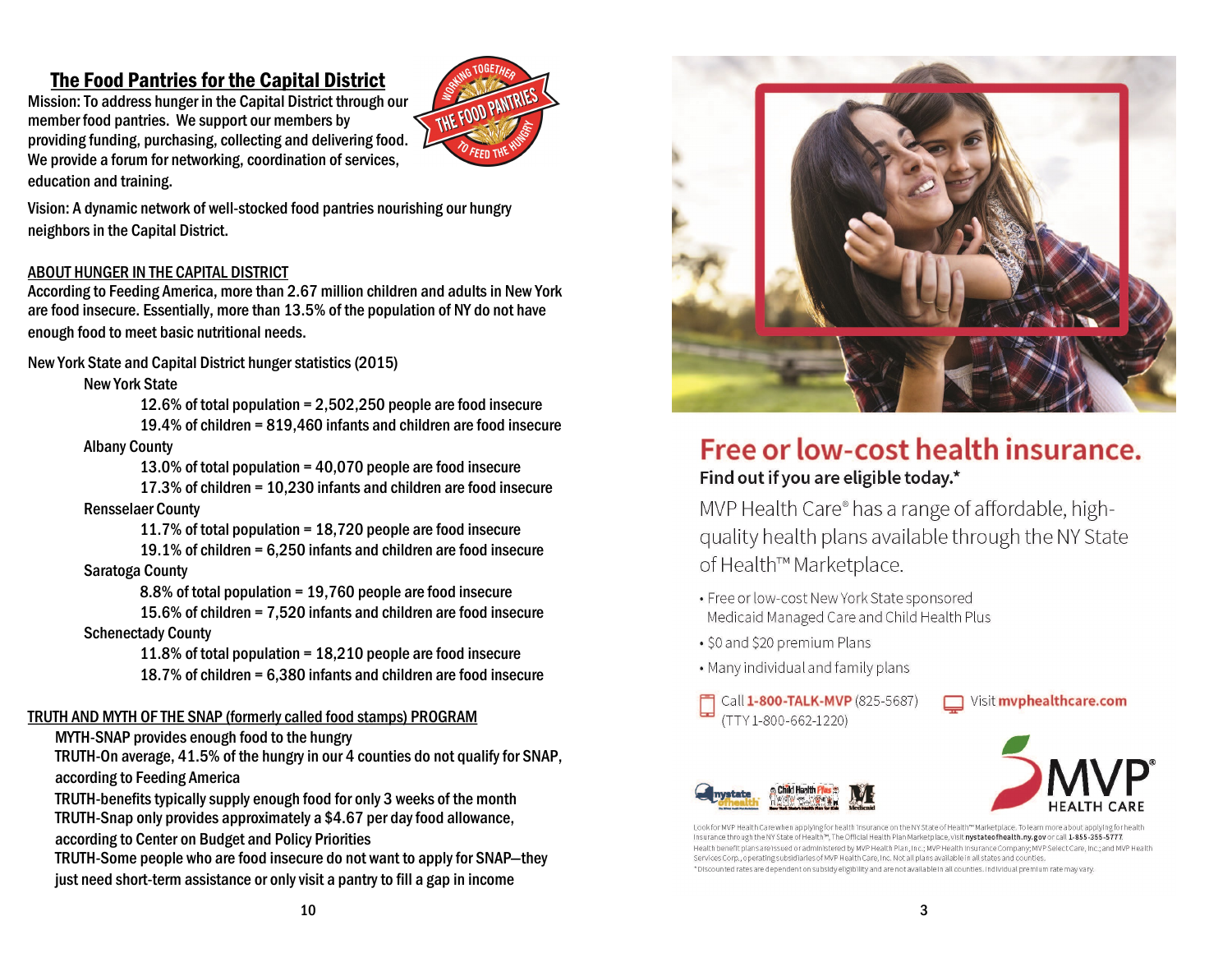# Hotline and Service Referral List

| <b>AIDS Counseling and Testing</b>                  |                                  |
|-----------------------------------------------------|----------------------------------|
| <b>For Referrals</b>                                | (800) 541-2437                   |
| <b>For Counseling</b>                               | (800) 872-2777                   |
| Al-Anon<br>for Friends and Families of Alcoholics   | (518) 292-0577                   |
| <b>Alcoholics Anonymous</b>                         | (518) 463-0906                   |
| <b>Alcoholism and Substance Abuse (NYS Council)</b> | (800) 553-5790                   |
| <b>Cancer Services (NYS)</b>                        | (866) 442-2262                   |
| <b>Child Abuse (Prevention)</b>                     | (518) 447-7177                   |
| Child Abuse Hotline (National)*                     | (800) 422-4453                   |
| <b>Child Health Plus (NYS)</b>                      | (800) 698-4543                   |
| <b>Children and Family Services (NYS Office)</b>    | (800) 345-5437                   |
| <b>Crime Victims Assistance</b>                     | (518) 855-2263                   |
| <b>Domestic Violence Assistance (Unity House)</b>   | (518) 273-8255                   |
| Domestic Violence Hotline (Equinox)*                | (518) 432-7865                   |
| Domestic Violence Hotline (Wellspring)*             | (518) 584-8188                   |
| <b>Eldercare Locator</b>                            | (800) 677-1116                   |
| The Food Pantries for the Capital District          | (518) 458-1167                   |
| Human Trafficking Hotline (National)*               | (888) 373-7888                   |
| <b>Hunger Hotline (USDA National)</b>               | (866) 3-HUNGRY<br>(866) 348-6479 |
| Hunger Hotline (USDA National Español)              | (877) 8-HAMBRE<br>(877) 842-6273 |

## Albany Clothing and Furniture Assistance

| <b>Blessed Sacrament</b>                 | (518) 482-3375             | Wed, Sat<br>10 AM - 1 PM<br>607 Central Ave.                                                        |
|------------------------------------------|----------------------------|-----------------------------------------------------------------------------------------------------|
| <b>Capital Church</b>                    | (518) 456-3022             | Thurs 6 PM - 7 PM<br>31 Vly Road                                                                    |
| <b>Capital City Rescue Mission</b>       | (518) 462-0459<br>ext. 259 | Women - Wed, Fri<br>$9:30 - 11:30$ AM<br>Men - Tues, Thurs<br>1:30 PM - 3:00 PM<br>259 N. Pearl St. |
| <b>Grassroots Givers Community Store</b> | (518) 817-5921             | 274 Washington Ave.                                                                                 |
| St. Mary's Outreach                      | (518) 462-4357             | Tues, Thurs, Fri<br>9 AM - 11:30 AM<br>10 Lodge St, enter from Steuben St.                          |
| St. John's/St. Ann's Center              | (518) 472-9091<br>ext. 14  | Mon, Wed, Thurs, Fri<br>10 AM - 12 PM, 1 PM - 3 PM<br>88 4th Ave.                                   |

\*Price points may vary - call ahead for availability and pricing

\*24 hour hotlines and referrals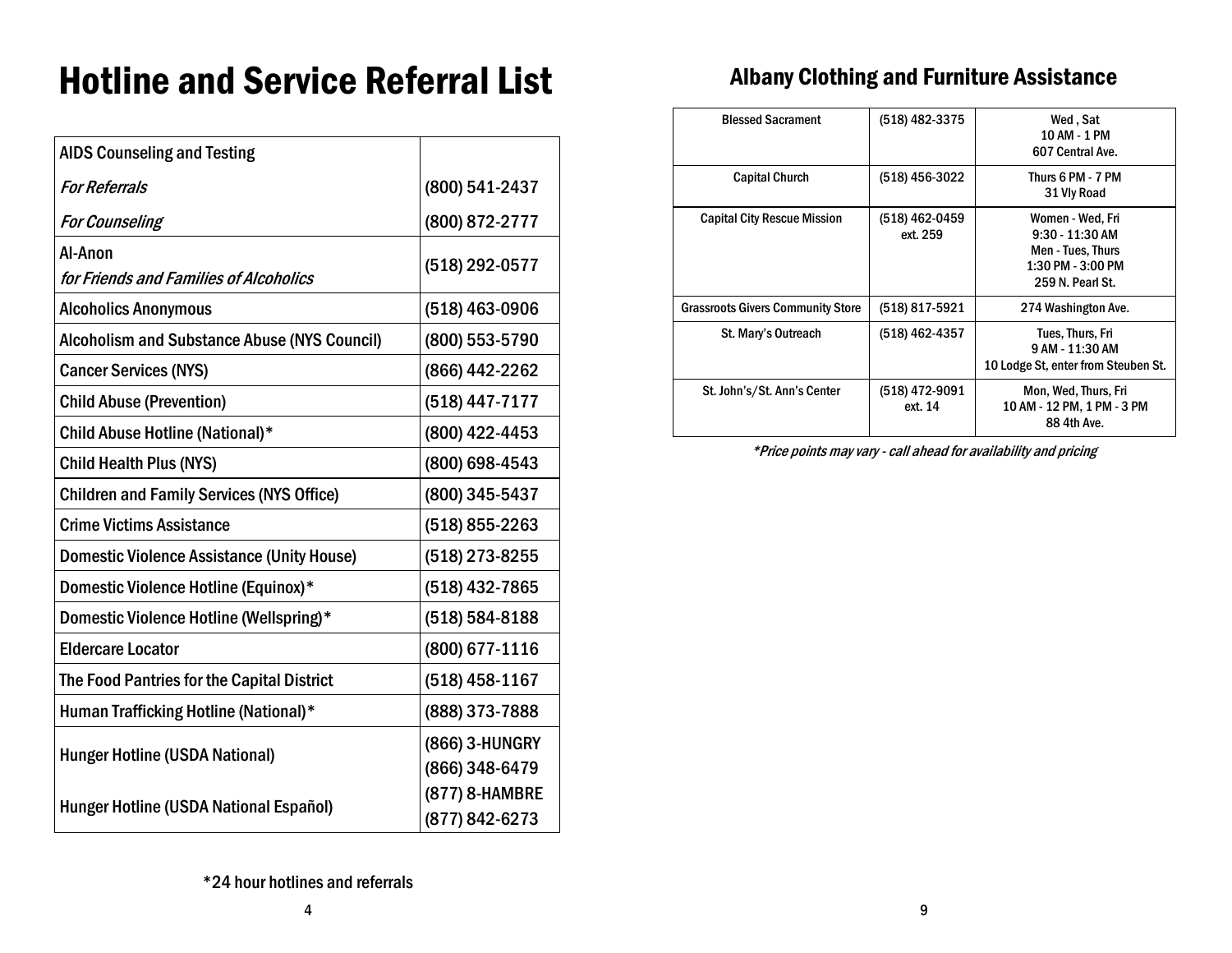## Albany Community Resources

| Albany Community Action Partnership (ACAP)         | (518) 463-3175 | 333 Sheridan Ave.       |
|----------------------------------------------------|----------------|-------------------------|
|                                                    | (518) 237-9201 | 145 Remsen St., Cohoes  |
| <b>Catholic Charities of the Diocese of Albany</b> | (518) 453-6650 | 40 North Main Ave.      |
| <b>Equinox</b>                                     | (518) 435-9931 | 500 Central Ave.        |
| <b>Legal Aid Society</b>                           | (518) 462-6765 | 55 Colvin Ave.          |
| <b>Trinity Alliance of the Capital Region</b>      | (518) 449-5155 | <b>15 Trinity Place</b> |

## Albany County Social Services

| Albany DSS                                    | (518) 447-7300 | 162 Washington Ave. |
|-----------------------------------------------|----------------|---------------------|
| <b>DSS Adult Protective Services - Albany</b> | (518) 447-7177 | 162 Washington Ave. |

## Albany Housing and Shelter Assistance

| <b>Albany Community Action Partnership</b><br>(ACAP) | (518) 447-7323                                        | Weatherizations<br><b>Disability Access</b>                          |
|------------------------------------------------------|-------------------------------------------------------|----------------------------------------------------------------------|
| <b>Albany Housing Authority</b>                      | (518) 641-7500                                        | 200 S Pearl St.                                                      |
| <b>HEAP (Home Energy Assistance Program)</b>         | (518) 447-7690                                        | 162 Washington Ave.                                                  |
| <b>Homeless Action Committee Outreach Van</b>        | (518) 426-0554                                        | 2 PM-10PM<br><b>Mobile Assistance for</b><br><b>Homeless Persons</b> |
| <b>Homeless and Travelers Aid (HATAS)</b>            | (518) 463-2124 (24 Hrs)<br>Call for shelter placement | 138 Central Ave.                                                     |
| <b>NY Connects</b>                                   | (518) 447-7177                                        |                                                                      |
| <b>Sheridan Hollow Drop in Center</b>                | (518) 694-8899                                        | 176 Sheridan Ave.                                                    |
| <b>United Tenants of Albany</b>                      | (518) 436-8997                                        | 255 Orange St., Ste. 4                                               |

| <b>LGBT Domestic Violence Hotline (In Our Own Voices)</b>       | (518) 432-4341   |
|-----------------------------------------------------------------|------------------|
| <b>Meals on Wheels</b>                                          | $(518)$ 363-4020 |
| <i><b>Home Delivered Meals for Seniors</b></i>                  |                  |
| <b>Medicaid</b>                                                 | (518) 884-4148   |
| <b>Narcotics Anonymous</b>                                      | (888) 319-2606   |
| Poison Control*                                                 | (800) 222-1222   |
| <b>Psychiatric Center (Capital District Psychiatric Center)</b> | (518) 447-9611   |
| <b>Psychiatric Crisis - Mobile Unit</b>                         | (800) 543-3720   |
| <b>Rape Crisis Hotline</b>                                      | (518) 447-7716   |
| <b>Social Security Administration</b>                           | $(866)$ 253-9183 |
| <b>Summer Food Program (USDA)</b>                               | $(518)$ 380-5583 |
| <b>Suicide Prevention Hotline (National) *</b>                  | (800) 273-8255   |

This is not a comprehensive list, for more information regarding human service and support agencies please call:

United Way: Dial 211

## For Emergencies: Dial 911